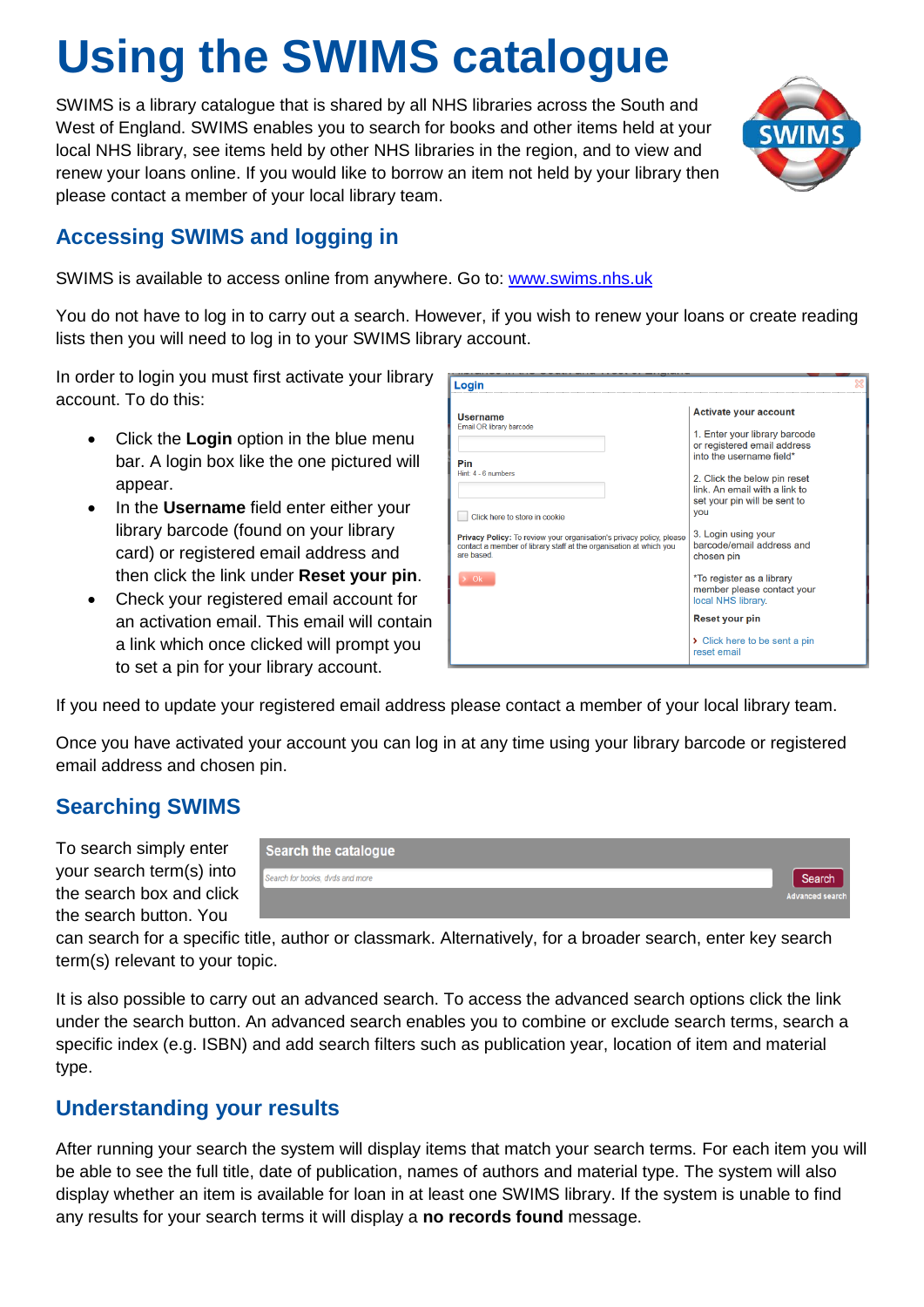On the right-hand side of the page you will find several **search filters** that you can apply to your search including availability, location and material type.

Under **options** it is possible to sort your results by relevancy (default), date or alphabetically. You can also add results of interest to a reading list (temporary unless logged in), print or email your results.

Here is an example of what the search results page will look like:

| <b>Search results</b>                                                                                                                                     | <b>Options</b>                                                                                             |
|-----------------------------------------------------------------------------------------------------------------------------------------------------------|------------------------------------------------------------------------------------------------------------|
| paediatric emergency medicine : 1-10 from a total of 39 results<br>语出信                                                                                    | Search screen                                                                                              |
| You searched in : Main catalogue<br>$1234 \triangleright$                                                                                                 | Sort by: Relevancy<br>> Show selected records                                                              |
| (De)select all<br>Textbook of paediatric emergency medicine<br>Cameron, Peter                                                                             | > Add selection to temporary list<br>$\triangleright$ Print<br>> Send by email<br>Titles per page: 10<br>۰ |
| PAEDIATRIC<br>EMERGENCY<br>MEDICINE<br>This work is available in several versions<br>> Short Loan Book: 1<br>Standard Loan Book : 2<br>> All versions : 3 | <b>Search filters</b>                                                                                      |
| Self-assessment colour review of paediatric emergency medicine / edited by Patricia Brennan, Janet G.<br>Yassa and Stephen Ludwig 2000.<br>Paediatric     | <b>Availability</b><br>• Not available (3)<br>• Available (42)                                             |
| Emergency<br>Brennan, Patricia O.; Janet G. Yassa; Stephen. Ludwig<br><b>Medicine</b>                                                                     | Location<br>. Andover War Memorial Hospital H38 (4)<br>Barnstaple North Devon District Hospital NDH<br>(8) |
| $\blacktriangleright$ Available<br>> Add to reading list                                                                                                  | Basingstoke North Hampshire Hospital H18<br>(10)<br>• Bath Royal United Hospital W14 (1)                   |

To find out more information about any of your results simply click the title. This will enable you to see a list of which libraries hold this title, whether it is available or on loan and where it is shelved.

If the item is an electronic book (ebook) you will find an access link. Please note that in order to access an ebook the title must be available from your local library. You will need to log in to the ebook with your NHS OpenAthens account. You can register online at:<https://openathens.nice.org.uk/>

On the right-hand side of the page you will find a list of **similar titles** which may also be useful to you. It is also possible to print the page or add the item to a reading list. If you want to share the record with a colleague use the **share page** option found top right of the page to generate a shareable link.

Here is an example of what you will see:

| <b>Record details</b>                                                                                                                                                                                                                                                                                                                                                                                                    |                            |                            |           |                       |              |                        | <b>Options</b>                                                                            |                                                                                                                                                                                                                                  |
|--------------------------------------------------------------------------------------------------------------------------------------------------------------------------------------------------------------------------------------------------------------------------------------------------------------------------------------------------------------------------------------------------------------------------|----------------------------|----------------------------|-----------|-----------------------|--------------|------------------------|-------------------------------------------------------------------------------------------|----------------------------------------------------------------------------------------------------------------------------------------------------------------------------------------------------------------------------------|
| Pediatric emergency medicine: illustrated clinical cases / edited by Alisa McQueen and S. Margaret Paik<br>ALISA MUQUEEN . 5. MARGARET PAIN<br>2018.<br>2nd ed<br><b>WS380</b><br><b>LISTRATE</b><br>CUNICAL.<br>9781482230291<br>CASES<br>McQueen, Alisa, ; Margaret Paik, S.<br>Boca Raton, FL: CRC Press, 2018.<br>Pediatric Emergency<br>Paediatrics.; Case Reports [Publication Type]<br>Medicine<br>iecond edition |                            |                            |           |                       |              |                        | > Search<br>> Results list<br>> Next record<br>> Previous record<br><b>Similar titles</b> |                                                                                                                                                                                                                                  |
| <b>Click here for</b><br>more<br><i>information</i>                                                                                                                                                                                                                                                                                                                                                                      |                            |                            |           |                       | Vote         | *****                  | $\bullet$                                                                                 | <b>Fleisher and Ludwig's 5-minute</b><br>pediatric emergency medicine<br>consult / edited by Robert J.<br>Hoffman, Vincent J. Wang,<br>Richard J. Scarfone 2012.<br>Hoffman, Robert J.; Vincent J.<br>Wang ; Richard J. Scarfone |
| I want to<br>store in a list   print   more information<br><b>Shelfmarks</b><br>Milton Keynes University Hospital MKUH : Departmental Collection WS380 MCQ STANBK                                                                                                                                                                                                                                                        |                            |                            |           |                       |              | Available              | <b>ATLAS OF</b><br><b>PEDIATRIC</b><br><b>EMERGENCY</b><br><b>MEDICINE</b>                | Atlas of pediatric emergency<br>medicine / edited by Binita R.<br>Shah and Michael Lucchesi 2013.<br>Shah, Binita R.; Michael. Lucchesi                                                                                          |
| Poole Hospital D01 : WS380 STANBK<br>Portsmouth Queen Alexandra Hospital H27 : WS380 STANBK                                                                                                                                                                                                                                                                                                                              |                            |                            |           |                       |              | Available<br>Available | Clinical Cases in                                                                         | Clinical cases in paediatrics : a<br>trainee handbook / edited by                                                                                                                                                                |
| Reading Royal Berkshire Hospital RBH : WS380 STANBK                                                                                                                                                                                                                                                                                                                                                                      |                            |                            |           |                       |              | Available              | <b>Donationtrings</b><br>A Trainee Handbook                                               | <b>Ashley Reece, Anthony Cohn</b><br>2014.<br>Reece, Ashley, ; Anthony. Cohn                                                                                                                                                     |
| Item details                                                                                                                                                                                                                                                                                                                                                                                                             |                            |                            |           |                       |              |                        |                                                                                           |                                                                                                                                                                                                                                  |
| Number of items 4<br>Number of reservations 0                                                                                                                                                                                                                                                                                                                                                                            |                            |                            |           |                       |              |                        | Core                                                                                      | Core clinical cases in medicine<br>and medical specialties / edited<br>by Steve Bain and Jeffrey W.                                                                                                                              |
| Library                                                                                                                                                                                                                                                                                                                                                                                                                  | Classmark                  | Sublocation                | Barcode   | Loan type             | Availability | Location               | Clinical<br>Cases                                                                         | Stephens 2012.                                                                                                                                                                                                                   |
| Milton Keynes University Hospital<br><b>MKUH</b>                                                                                                                                                                                                                                                                                                                                                                         | <b>WS380</b><br><b>MCQ</b> | Departmental<br>Collection | C20490300 | Standard Loan<br>Book | Available    | Contact<br>Details     |                                                                                           | Bain, Steve, ; Jeffrey. Stephens                                                                                                                                                                                                 |
| Poole Hospital D01                                                                                                                                                                                                                                                                                                                                                                                                       | <b>WS380</b>               |                            | P2019203  | Standard Loan         | Available    | Contact<br>$\sim$      |                                                                                           |                                                                                                                                                                                                                                  |